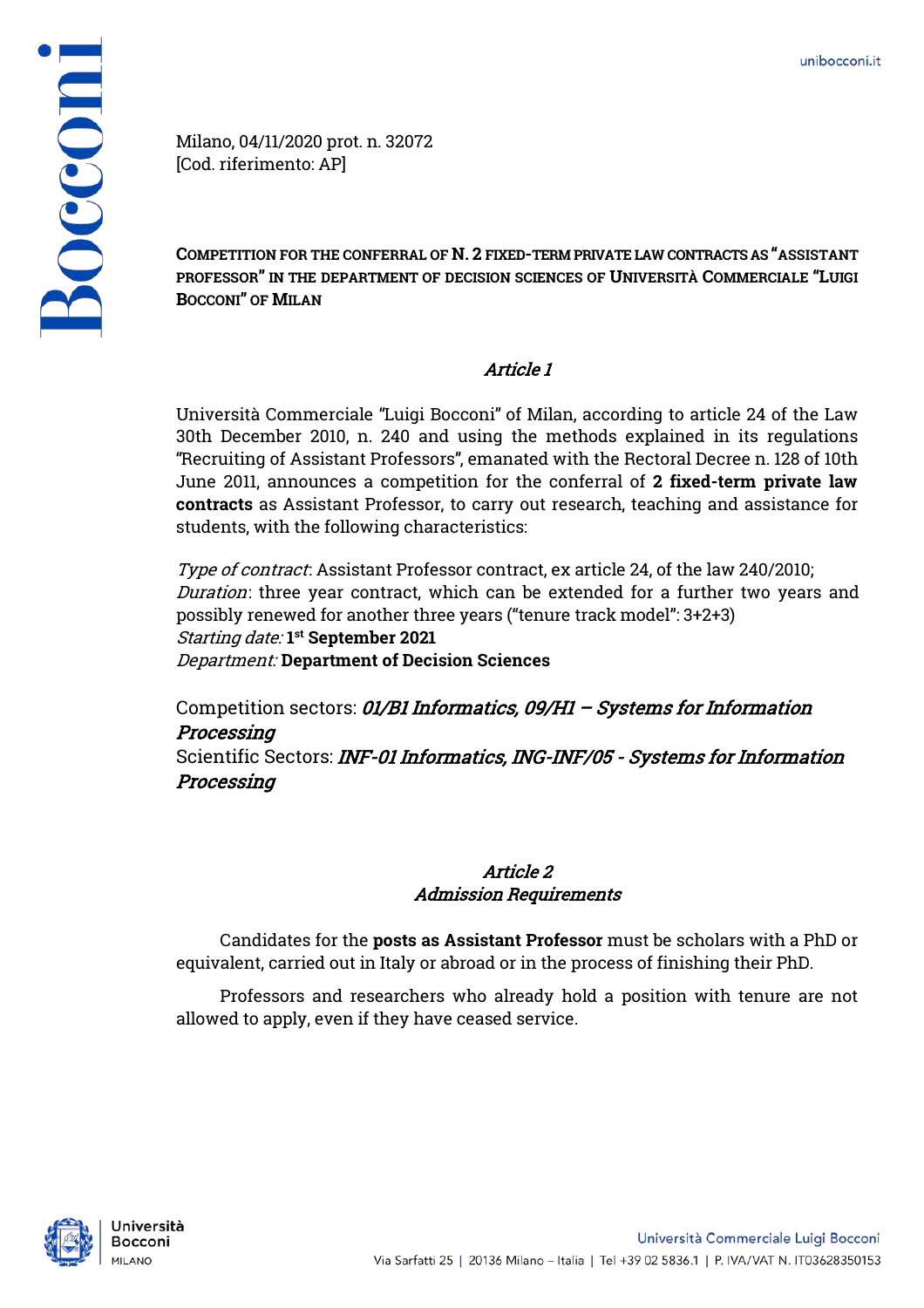Relations or kin, up to and including 4th grade, with a professor who is part of the Department asking for the vacancy, as well as with the Rector, General Director or a component of the University Board cannot apply.

The total duration of post-doc contracts according to article 22 of the Law 240/2010 and contracts according to article 24 of the Law 240/2010, also with different Universities, cannot, in any case exceed twelve years, even if they are not continuous. Periods on maternity leave or for health reasons are not counted.

## Art.3 Applications

Applications, addressed to the University Rector according to the on-line application form, must be sent electronically via the site **"www.unibocconi.eu/jobmarket"**, **by 23:59 of 8th January, 2021 (Italian time)**.

The following documents must be attached to the electronic application:

- a. a scientific curriculum (including a list of "titles" and publications);
- b. "titles", and up to three publications which the candidate intends to submit for evaluation. In this context "titles" refers to awards or to other recognitions of scientific excellence, such as serving in the editorial board of a journal, or in the program committee of a conference, or being PI on a grant;
- c. a list of up to four highly qualified academic referees providing a reference letter;
- d. a research, teaching and service statement.

If the candidate has any other roles, he must attach a declaration stating the type of position and role currently being carried out.

Any possible externally paid roles may only be carried out after authorization by the Academic Bodies of Università Bocconi, according to the current regulations of the University.

#### Art.4 Selection Procedure

In order to carry out the selection, the Department uses the Junior Hiring Committee, nominated yearly by the Department, designated by the respective regulations of the Department, chaired by a Full Professor as Head of the Junior Job Market, having heard the Vice-Rector for Human Resources. The composition of the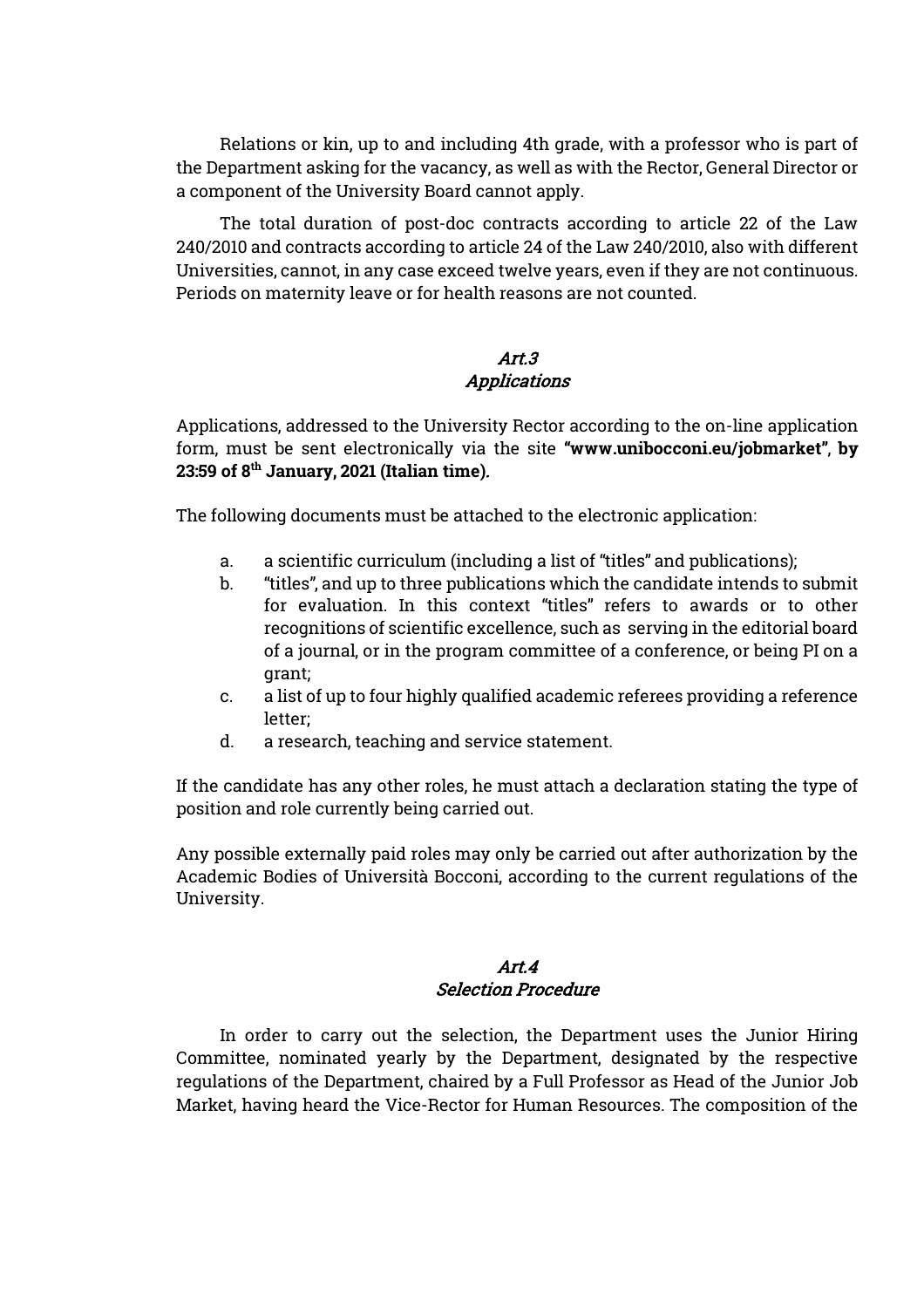Junior Hiring Committee will be such as to ensure the presence of a Bocconi tenured professor affiliated to the same Competition Sector or one close to the one advertised in the current Call for Position.

For hiring via the National and International job market, the evaluation of the applications will be carried out by the Junior Hiring Committee, who will draw up a short list of candidates. The short list of candidates to be interviewed must be between 10 and 20 percent of the applications, with a minimum of 6 candidates irrespective of the number of applications, if the applications are deemed eligible according to the Competition Sector advertised, as reported by the attachment B of the MD 855/2015.

Each candidate will be interviewed in person or via conference call, according to International Job Market practices to assess their teaching and research abilities and interest in covering the Assistant Professor position.

Deserving candidates will be invited to the University to carry out a series of interviews in the Department and to give a seminar based on their research (fly out). These interviews as well as the seminar might be carried out via conference call.

At the end of the selection process the Department Board, with agreement from the Vice Rector for Human Resources, will write an overall evaluation for each candidate, forming a table of eligible candidates which will be published on the University website.

For eligible candidates, the University, following the proposal of the Department, has the possibility to make an offer which must explain: the contract type a) or b), teaching load required, requested scientific commitments in terms of minimum publications requested, proposed salary, which cannot be less than the minimum amount as laid down by article 24 of the Law 230/2005. It must also indicate the deadline by which the candidate must communicate his/her acceptance of the offer.

If the candidate accepts the offer, the University will draw up a fixed term, private law contract.

#### Article 5 Rights and Duties of the Assistant Professor

The Assistant Professor contract lasts for three years and starts from September 1st, 2021 and can be extended for 2 years (type "a") and possibly renewed for an additional 3 years (type "b"), for a total duration not more than 8 years. The extension and renewal, as an expression of the will of the parties, will be provided only with a written contract and conditional to a successful evaluation of the activity carried out, as discussed below.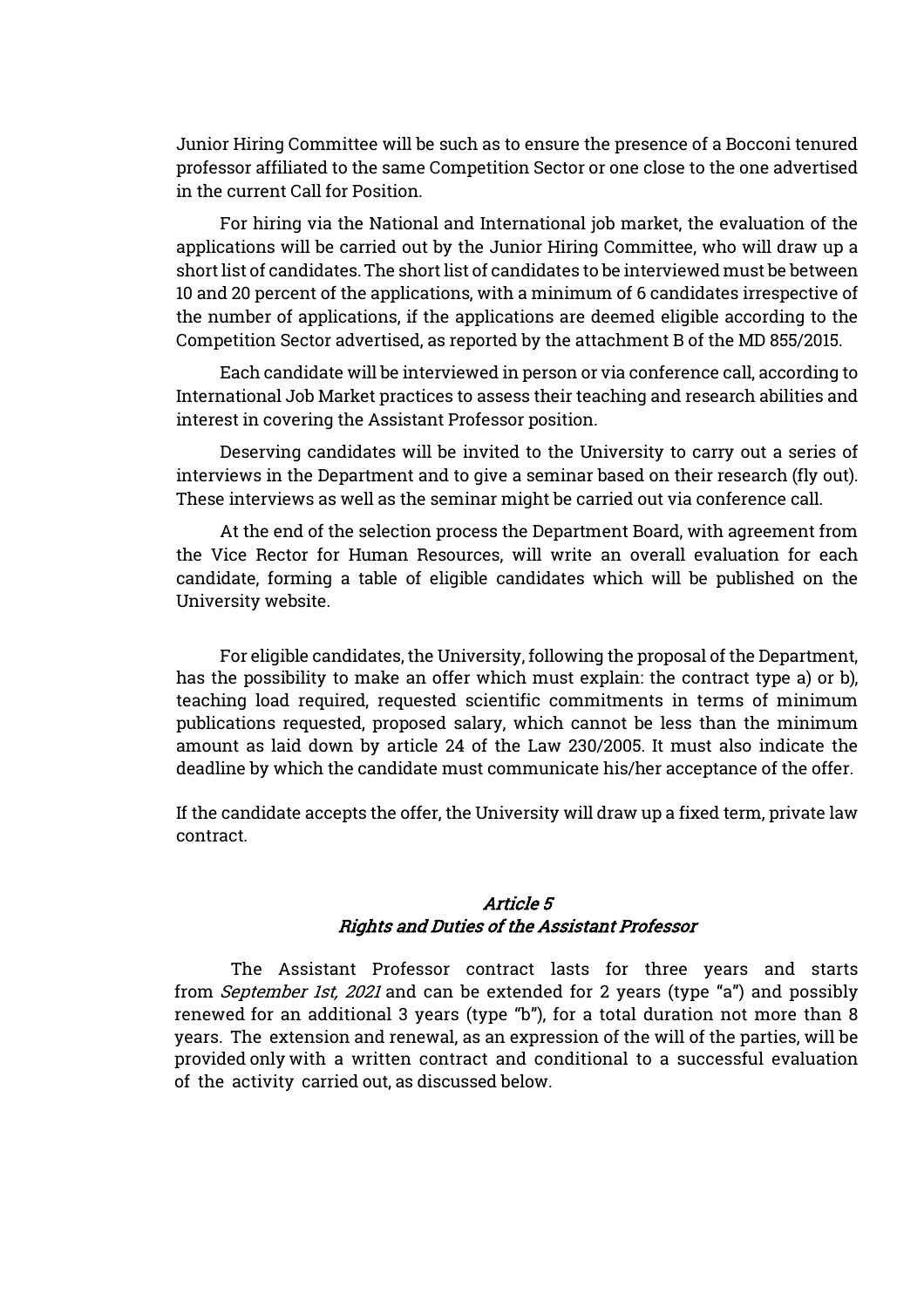The Assistant Professor will have the following commitments:

- Teaching activity, in their given scientific sector, also assuming the responsibility for coordination course of multi-class courses, as agreed annually by the Academic Council, for a number of classroom hours equal to 105 hours/year, preparation of teaching material and assistance to students and checking of their knowledge.
- Research activity, also carrying out the scientific coordination, within research projects developed by the Department of referral, as well as within the structure of research centers within the University, with the aim of producing an adequate number of scientific publications in prestigious sites, or considered to be such by the University, before the maximum duration of the current contract, including any possible renewal three-year period.

**Assistant Professor contract, type a),** evaluation for contract extension and/or contract renewal. At the start of the third year of the contract (type a), the Assistant Professor will be evaluated according to the following parameters.

For teaching activity, the Department will consider the obligatory teaching activity and individual performance according to the procedures defined by the University.

For Research Activity, the Department will evaluate the scientific articles produced, taking into account whether these articles have been submitted to prestigious journals, whether they have had a "Revise and resubmit" response and whether they have been published. The result of the evaluation will be sent to the Assistant Professor as well as the Vice Rector for Human Resources.

The Department, based on these evaluations, can propose an extension to the contract for a further two years or directly propose that the University offers a type (b) contract.

In the case of the second proposal (type b contract), the subsequent evaluation will be carried out by an Internal Evaluation Committee (CAP - Committee for Appointments and Promotions) to the Human Resources Committee, Chaired by the Vice Rector for Human Resources. This committee doesn't necessarily include external members. This same procedure starts at the beginning of the final year of contract extension if the Department proposes to continue the relationship with a type (b) contract.

**Assistant Professor contract, type b),** evaluation to start the procedure for the conferral of tenure. At the start of the final year of the contract (type b), the Assistant Professor will be evaluated according to the following parameters.

For the teaching activity carried out: fulfilling teaching obligations and evaluation of the individual teaching performance according to the procedures defined by the University.

For the research activity: evaluation of the research projects and checking of the number of scientific publications produced.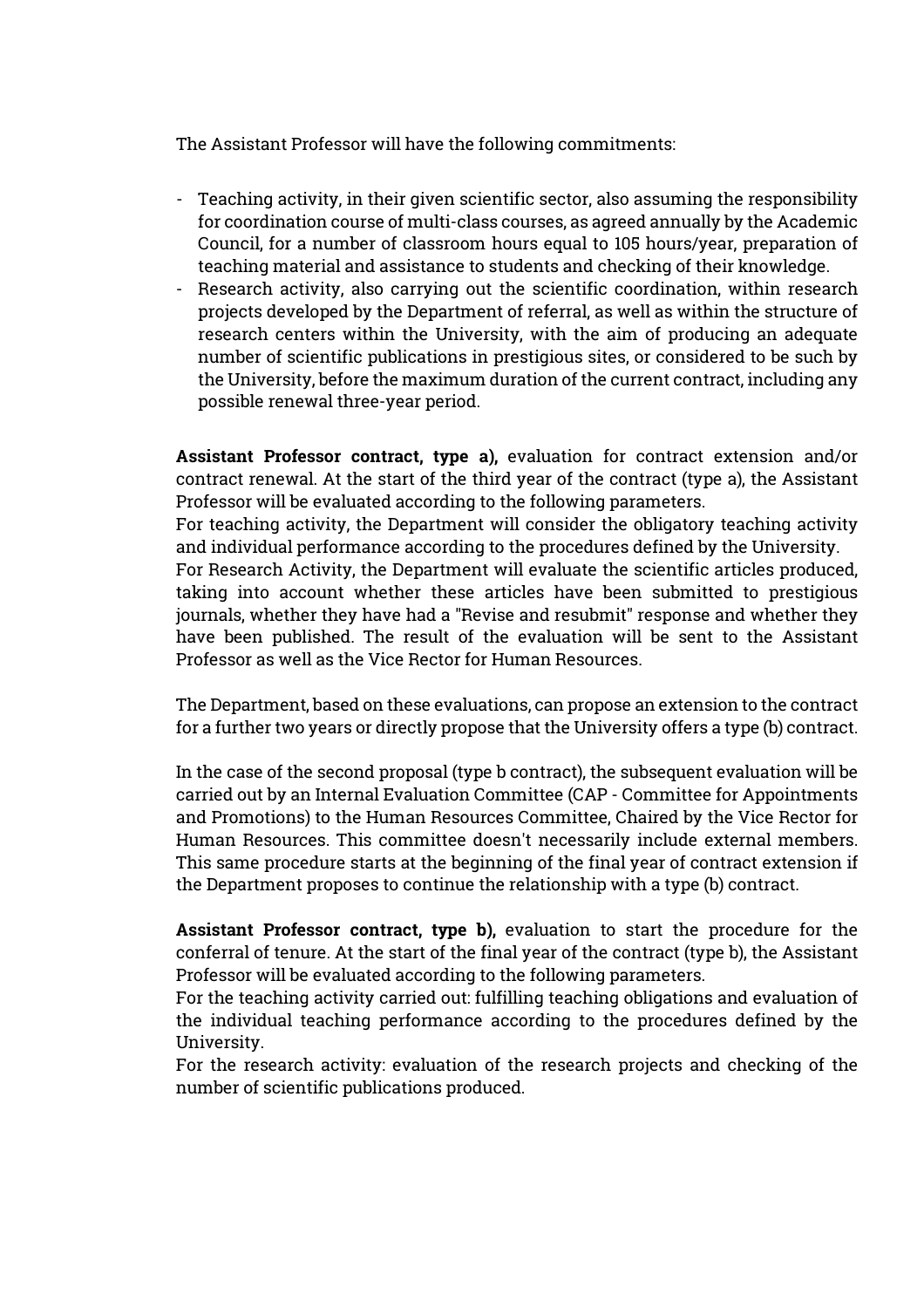In particular in order to be given tenure as Associate Professor, the candidate must have an adequate number of scientific publications in prestigious journals or judged equivalent by the University and positive evaluations on teaching activity and student services given during the duration of the contract.

The University will also evaluate the Assistant Professor's position in the scientific community using internal and external referees' letters of reference partly independently and partly indicated by the Department of referral.

## Article 6 Definition of the Relationship

The following elements will be subject to negotiation between the university administration and the winning candidate, according to the preceding articles:

- a) the economic conditions, within the limits imposed by the University Board; in any case the economic conditions cannot be less than the Ministerial tables dictated for Confirmed University Researchers with a National Role according to article 24 of the Law 240/2010;
- b) the teaching and research obligations according to the model outlined in article 5 of this announcement;
- c) an additional sum for relocation, for candidates coming from EU or non EU countries, within the parameters fixed by the University Board.

The Assistant Professor will be subscribed to the obligatory national insurance fund INPS (ex CPDEL).

The Assistant Professor will also receive the company benefit of a health insurance policy, defined by the Administration.

The gross salary will be paid, net of the legal deductions based on the applicable Italian laws, in 12 monthly post-dated payments, plus an extra 13th payment, in addition to the share of employee severance pay, which will be paid at the end of the contract.

## Art. 7 Treatment of Personal Data

In accordance with the provisions of the General Data Protectio Regulation (EU) n. 679/2016, all personal data supplied by candidates to the Faculty and Staff Administration both in electronic and paper format, is exclusively for evaluation purposes and to publicize the acts related to the current evaluation procedure and the conferral of an Assistant Professor position as detailed in this announcement.